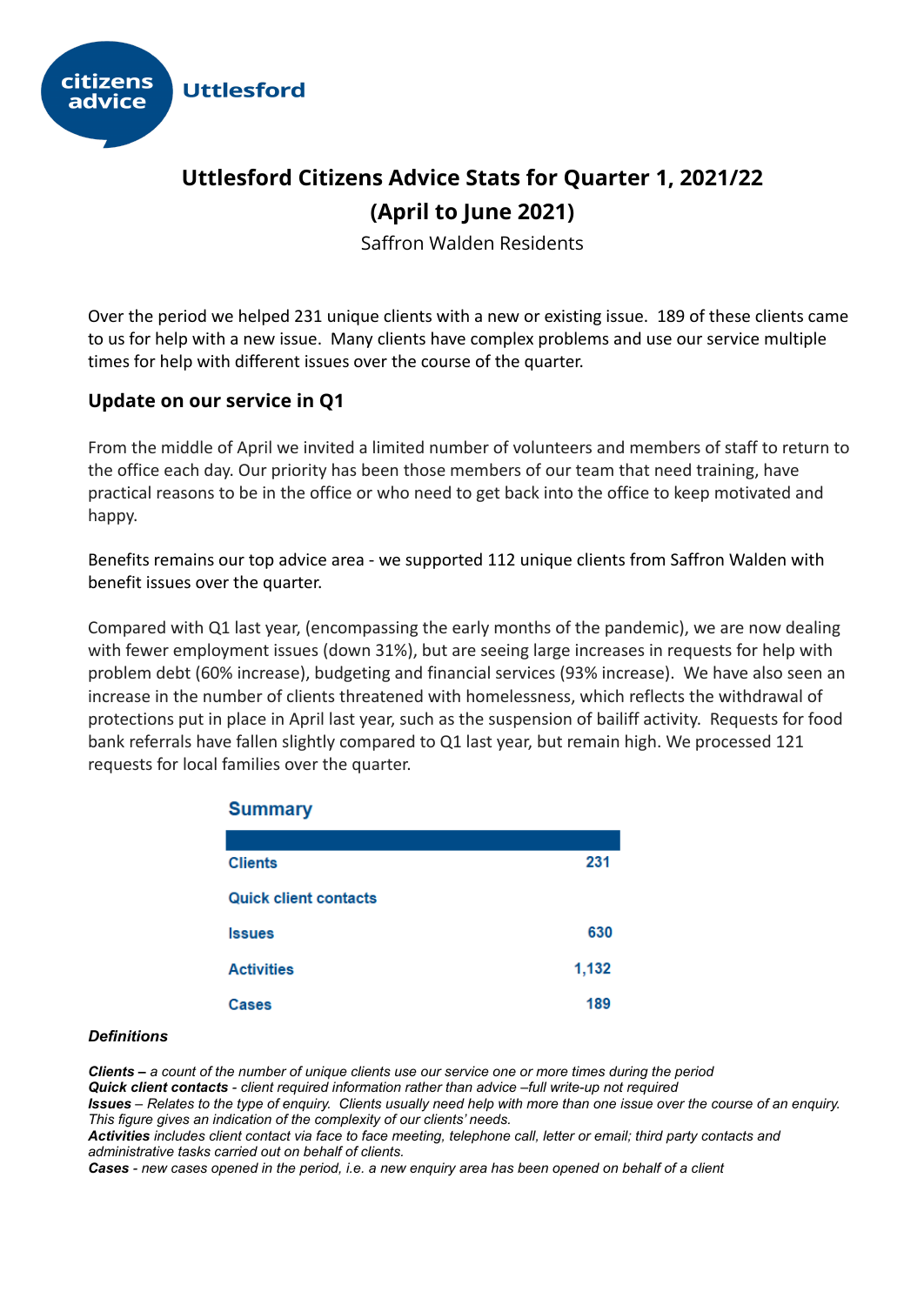The table below shows the 12 wards with the highest number of unique clients helped during the period

| <b>Local Authority Ward</b>              | <b>Local Authority</b> |    |
|------------------------------------------|------------------------|----|
| Saffron Walden Shire                     | Uttlesford             | 93 |
| Saffron Walden Castle                    | Uttlesford             | 85 |
| <b>Great Dunmow South &amp; Barnston</b> | Uttlesford             | 62 |
| <b>Takeley</b>                           | Uttlesford             | 60 |
| Saffron Walden Audley                    | Uttlesford             | 53 |
| <b>Thaxted &amp; the Eastons</b>         | Uttlesford             | 48 |
| Stansted South & Birchanger              | Uttlesford             | 45 |
| <b>Great Dunmow North</b>                | Uttlesford             | 39 |
| Newport                                  | Uttlesford             | 38 |
| Elsenham & Henham                        | Uttlesford             | 33 |
| <b>Stansted North</b>                    | Uttlesford             | 33 |
| Littlebury, Chesterford & Wenden Lofts   | Uttlesford             | 30 |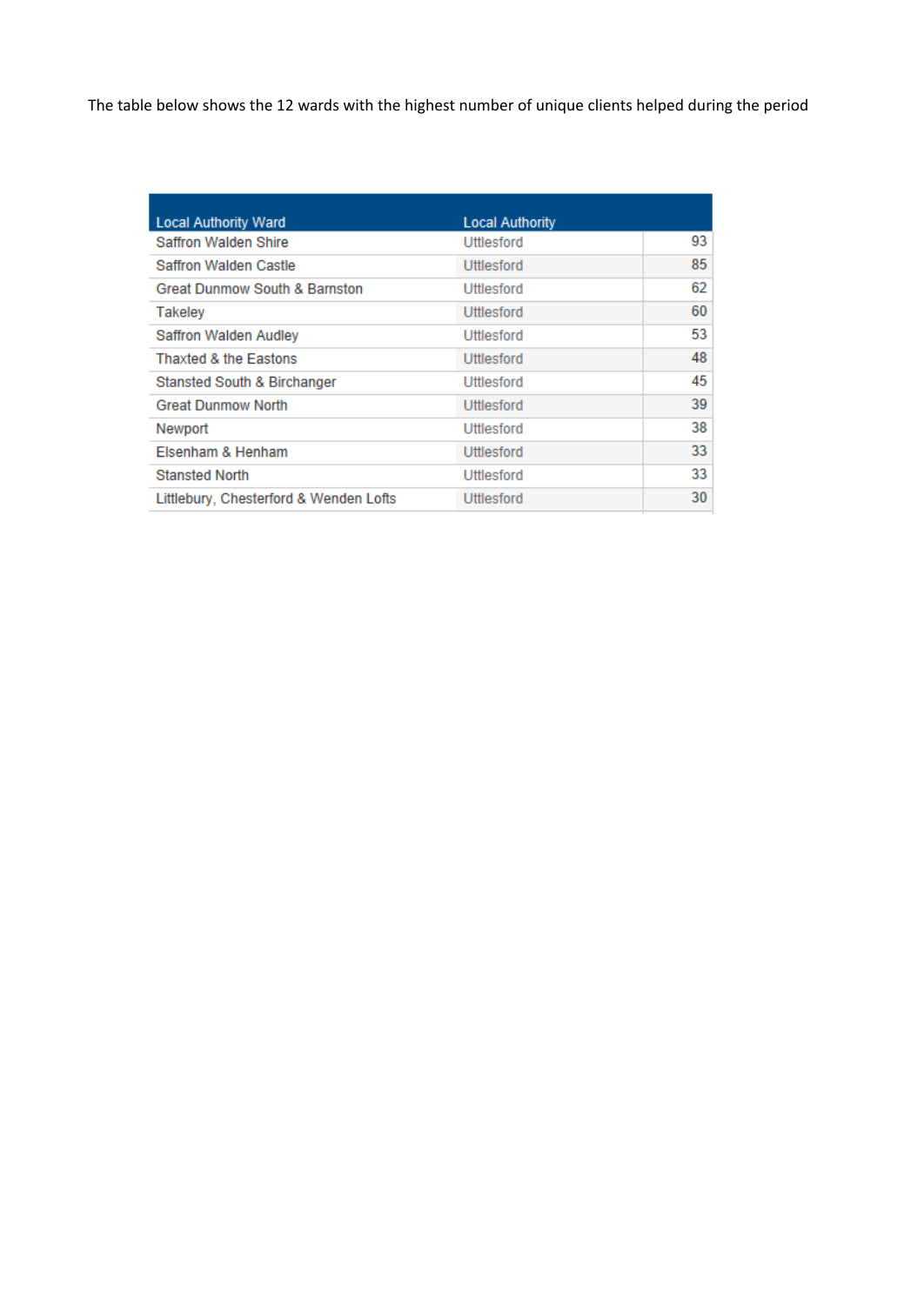### **Client Profile**

#### **Issues**

|                                  | <b>Issues</b>  | <b>Clients</b> |
|----------------------------------|----------------|----------------|
| Benefits & tax credits           | 205            | 75             |
| <b>Benefits Universal Credit</b> | 63             | 37             |
| Consumer goods & services        | 14             | 11             |
| <b>Debt</b>                      | 121            | 43             |
| Education                        | 1              | 1              |
| Employment                       | 22             | 14             |
| Financial services & capability  | 14             | 11             |
| Health & community care          | 13             | 9              |
| Housing                          | 47             | 32             |
| Immigration & asylum             | $\overline{2}$ | $\overline{2}$ |
| Legal                            | 19             | 13             |
| Other                            | 51             | 32             |
| Relationships & family           | 23             | 21             |
| Tax                              | 5              | 4              |
| Travel & transport               | 8              | 7              |
| Utilities & communications       | 22             | 11             |
| <b>Grand Total</b>               | 630            |                |

## **Top benefit issues**



# **Top debt issues**

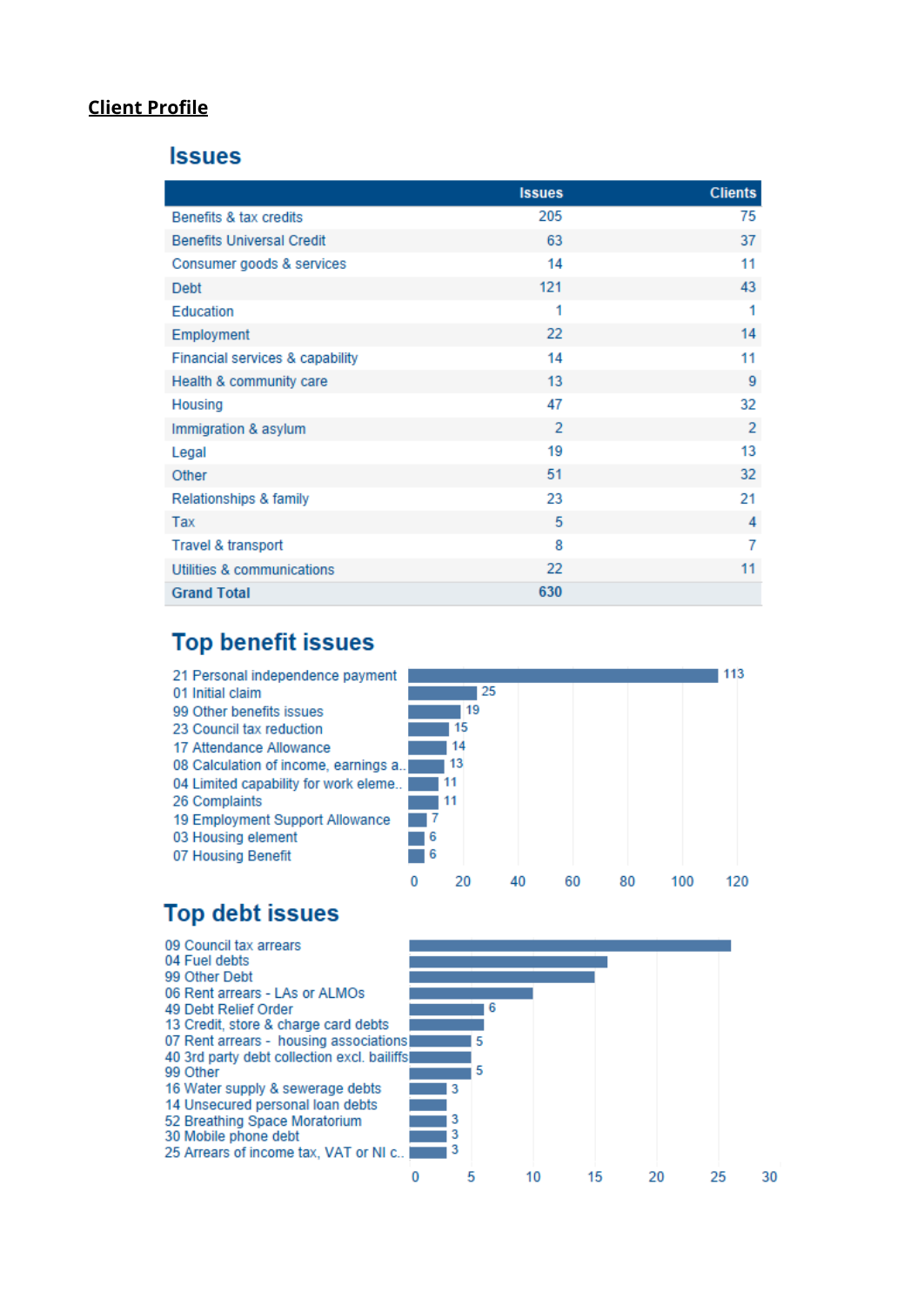

# **Gender**

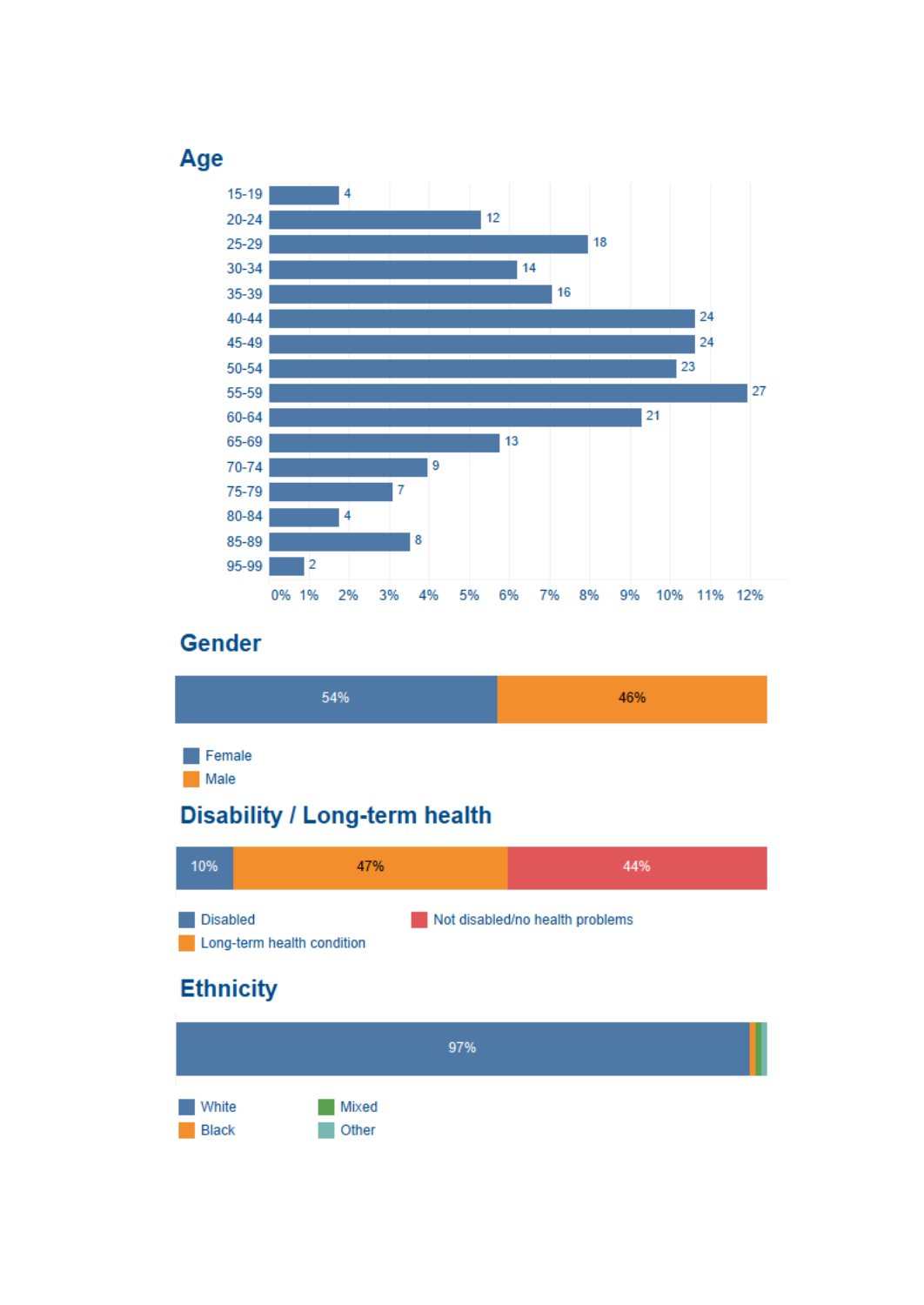### **Specialist Support**

Over the period our disability benefits team were helping 56 residents of Saffron Walden with applications, appeals and advice in connection with disability benefits.

If a disability benefit claim is successful we ask clients to indicate how they will use the extra income; comments over the quarter have included:

- Help with daily needs and cleaning
- Food and utility bills
- Adaptations to the home
- Travel to hospital appointments
- Help to pay essential bills

### **Client satisfaction**

These comments are collected independently by calling and emailing a random sample of our clients each quarter.

*The adviser was brilliant @ Saffron Walden. Very calm, personable, clear instructions and good advice. Definitely helped working out my financial problems with a human who understood. He went out of his way to give me all the direction that I needed. Extremely appreciated. I also was awarded some charity help with rental arrears due to job/income losses. Without him I would be struggling hugely still. Right now I can just about manage living on a low/poverty wage/UC. Hopefully I will be able to find suitable adult paid work soon.*

*I would be lost without you guys I have mental health issues, u have guided me through bankruptcy and all my pip assessments I'm very thankful and thank you for the excellent service you provide*

*The staff at CA Saffron Walden, supported me a great deal. I was referred to them through a social worker at my GPS. They stayed in touch with me every step of the way, they reassured me and helped me. I am very grateful they were there for me.*

*I've recommended CA to all my family and friends. It's an understated underused under advertised free source of help !!! Why wouldn't more people use this service I hope I'll not need this service in the future but if I need any answers I usually look up CA to see what options I have ! Well done team!*

### **Emergency Assistance in Q1**

With the help of local charities and Government support schemes for people struggling financially due to the pandemic, £1,255 was given out to Uttlesford residents in emergency funds for food, transport and medical supplies. During the period we also helped clients access Covid specific support funding that is currently available, which enabled them to buy or replace white goods and heat their homes.

A further £4,994.52 was secured from local charities to support our most vulnerable clients by helping fund bankruptcy payments, fees for debt relief orders and to pay off rent arrears and fuel debts which prevent them from switching to more affordable tariffs.